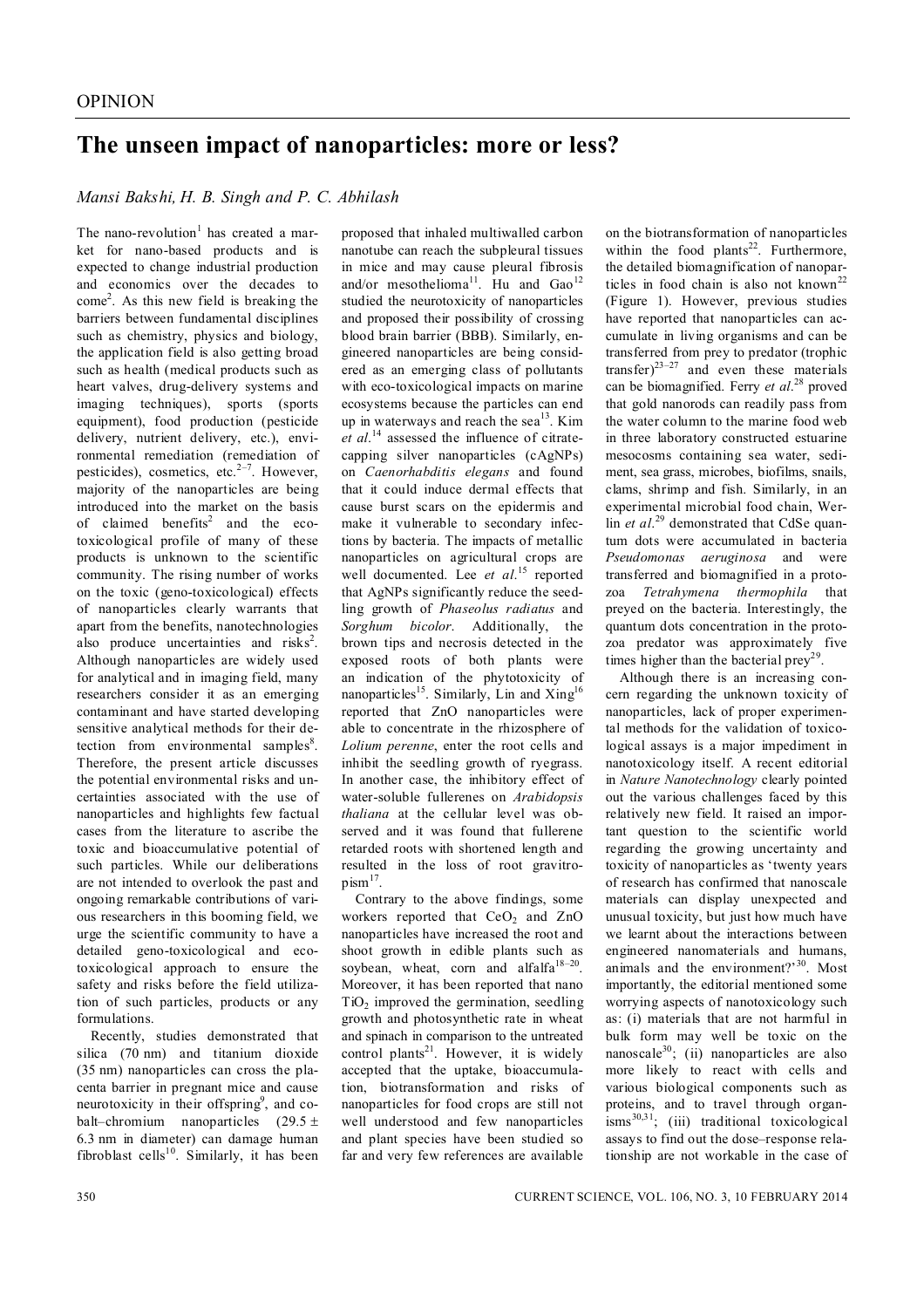nanoparticles because unlike the soluble chemicals tested for dose–response studies, nanoparticles have shapes and surface areas, and they can diffuse, aggregate/agglomerate and sediment according to their size, density, and physical and chemical properties in solution<sup>30</sup>; (iv) many toxicity studies of nanoparticles have been done at much higher doses than is realistic, so that the resultant toxicity profile is not sufficient to interpret or extrapolate the realistic toxicity of these materials $30$ . The editorial also concluded with a pragmatic comment that 'the big challenges in the coming years are to understand how

physical and chemical properties of nanomaterials govern their interactions and responses, and to inform the public on the benefits and risks associated with the use of nanomaterials<sup>'30</sup>.

The above assertions clearly indicate that the field of nanotoxicology is still in its infancy and much of the assayed toxicity of nanoparticles may be less or higher than the actual toxicity. So we have to design new ways and means to calculate the real toxicity of nanoparticles. Even the standard phytotoxicity tests such as germination and root elongation may not be sensitive enough or appropriate when evaluating nanoparticle

Fate and behaviour of nanoparticles in crops and their effects on plant growth, yield, etc.



**Figure 1.** The possible interaction of nanoparticles in soil system. The unseen impacts of nanoparticles may be less or worse than known. However, proper evaluation based on realistic experimental and real-time models is essential to ensure the safety and efficacy of nanoparticles on humans, plants, non-targeted organisms and the ecosystem as a whole.

CURRENT SCIENCE, VOL. 106, NO. 3, 10 FEBRUARY 2014 351

toxicity to plant species<sup>32</sup>. Therefore, as mentioned by Saez *et al*. 1 , the successful integration of various disciplines underpinning the fundamentals of nanoparticles such as physics, chemistry, biology, materials science and engineering and the applied disciplines such as molecular, toxicological and eco-toxicological approaches together with societal and regulatory contexts are essential for outlining the broad implications of nanoparticles on human health and the environment. Furthermore, detailed lifecycle assessment of every nanoparticle/material either in bulk form or in nano form is essential for ensuring the safety of the material. Without this exercises, we cannot promote the use of nanoparticles or nano-based products.

- 1. Saez, G. *et al.*, *Nanotoday*, 2010, **5**, 251– 253.
- 2. Borm, P. J. A. and Berube, D., *Nanotoday*, 2008, **3**, 56–59.
- 3. Ghormade, V., Deshpande, M. V. and Paknikar, K. M., *Biotechnol. Adv*., 2011, **29**, 792–803.
- 4. Guo, L., Bourre, D. M., Soden, G. C., O'Sullivan, C. and O'Driscoll, C., *Biotechnol. Adv*., 2011, **29**, 402–417.
- 5. Srivastava, M., Abhilash, P. C. and Singh, N., *J. Biomed. Nanotechnol.*, 2011, **7**, 172–174.
- 6. Ansari, S. A. and Husain, Q., *Biotechnol. Adv*., 2012, **30**, 512–523.
- 7. Ingham, C. J., ter Maat, J. and de Vos, W. M., *Biotechnol. Adv*., 2012, **5**, 1089– 1099.
- 8. Richardson, S. D. and Ternes, T. A., *Anal. Chem*., 2011, **83**, 4614–4648.
- 9. Yamashta, K. *et al.*, *Nature Nanotechnol*., 2011, **6**, 321–328.
- 10. Bhabra, G. *et al.*, *Nature Nanotechnol*., 2009, **4**, 876–883.
- 11. Ryman-Rasmussen, J. P. *et al.*, *Nature Nanotechnol*., 2009, **4**, 747–751.
- 12. Hu, Yu-Lan and Gao, Jian-Qing, *Int. J. Pharm*., 2011, **394**, 115–121.
- 13. Matranga, V. and Corsi, I., *Mar. Environ. Res.*, 2012, **76**, 32–40.
- 14. Kim, S. W., Nam, S. H. and An, Y. J., *Ecol. Environ. Safety*, 2012, **77**, 64–70.
- 15. Lee, W. M., Kwak, J. I. and An, Y. J., *Chemosphere*, 2012, **86**, 491–499.
- 16. Lin, D. and Xing, B., *Environ. Sci. Technol*., 2008, **42**, 5580–5585.
- 17. Liu, Q. *et al.*, *ACS Nano*., 2010, **4**, 5743– 5748.
- 18. López-Moreno, M. L., De la Rosa, G., Hernández-Viezcas, J. A., Castillo-Michel, H., Botez, C. E., Peralta-Videa, J. R. and Gardea-Torresdey, J. L., *Environ. Sci. Technol.*, 2010, **44**, 7315–7320.